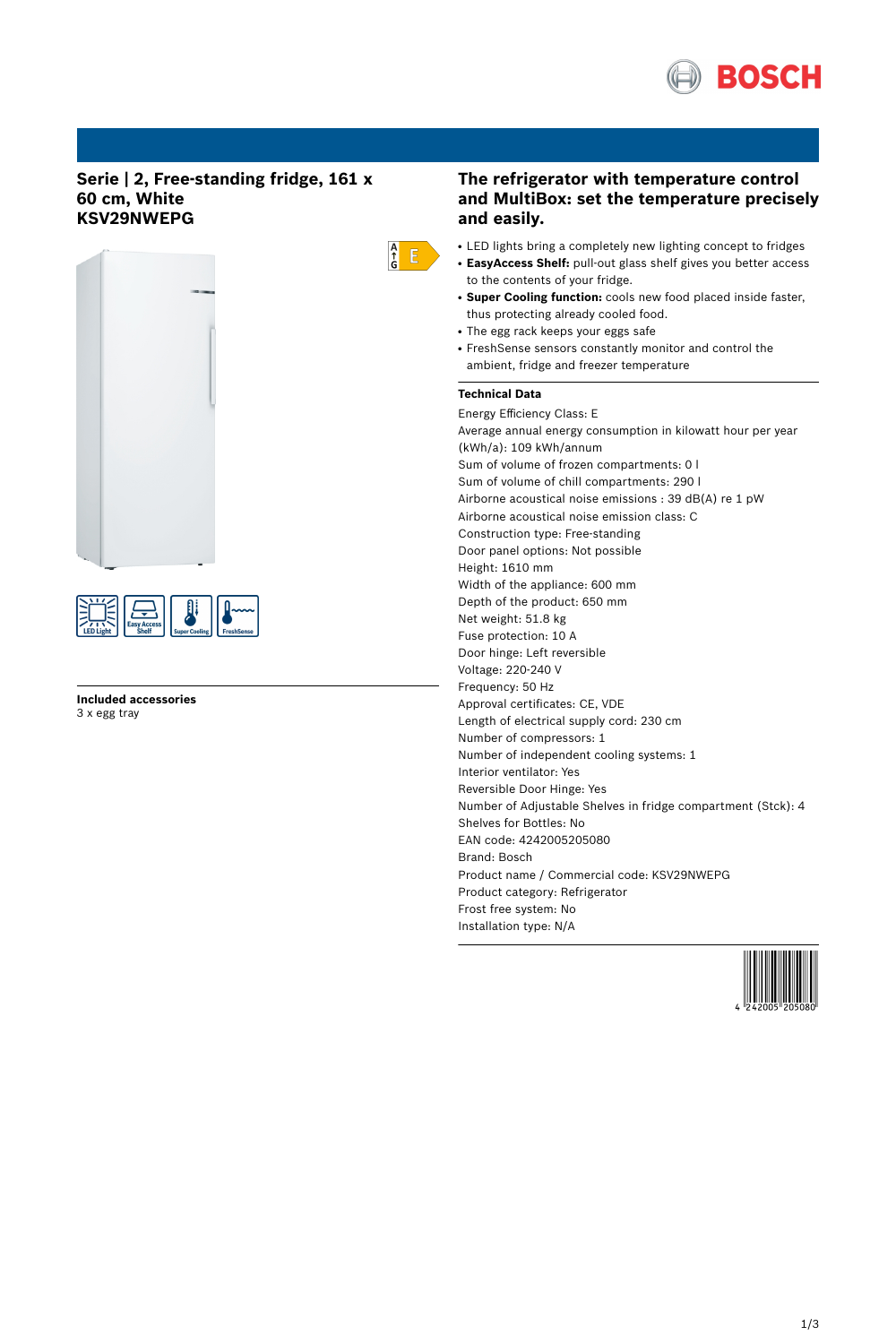

**Serie | 2, Free-standing fridge, 161 x 60 cm, White KSV29NWEPG**

# **The refrigerator with temperature control and MultiBox: set the temperature precisely and easily.**

### **Functions**

- Plastic Vertical door handle
- Bright interior LED fridge light

#### **Design features**

- LED electronic control
- Freshsense Constant temperature control by intelligent sensor technology
- Super Cooling: automatic deactivation

### **Design features**

- Interior ventilator
- Automatic defrost fridge
- <sup>5</sup> removable safety glass shelves of which <sup>4</sup> are easy pull out
- 4 door bins

#### **Freshness System**

- <sup>1</sup> MultiBox - Transparent drawer with <sup>a</sup> rippled bottom, ideal for storing fruits and vegetables.

## **Dimension and installation**

- Dimensions: 161 cm H x 60 cm W x 65 cm D

## **Key features - Fridge section**

- Left hinged, door reversible
- Height adjustable front feet
- Door opening: No side clearance needed at all. Full access to all drawers, door opening angle 90°.
- 220 240 V

### **Key features - Freezer section**

- KSV29NWEPG

### **Country Specific Options**

- Based on the results of the standard 24-hour test. Actual consumption depends on usage/position of the appliance.
- To achieve the declared energy consumption, the distanceholders have to be used. As a result, the appliance depth increases by about 3.5 cm. The appliance used without the distance holder is fully functional, but has a slightly higher energy consumption.

#### **Included accessories**

## **Additional features**

#### **Dimension and installation**

# **Design features**

## **Performance and Consumption**

- EU19\_EEK\_D: E
- Total Volume : <sup>290</sup> <sup>l</sup>
- Net Fridge Volume : <sup>290</sup> <sup>l</sup>
- Net Freezer Volume : <sup>0</sup> <sup>l</sup>
- Annual Energy Consumption: <sup>109</sup> kWh/a
- Climate Class: SN-T
- EU19\_Fast freezer facility\_D
- Noise Level : <sup>39</sup> dB , EU19\_Noise emission class\_D: <sup>C</sup>